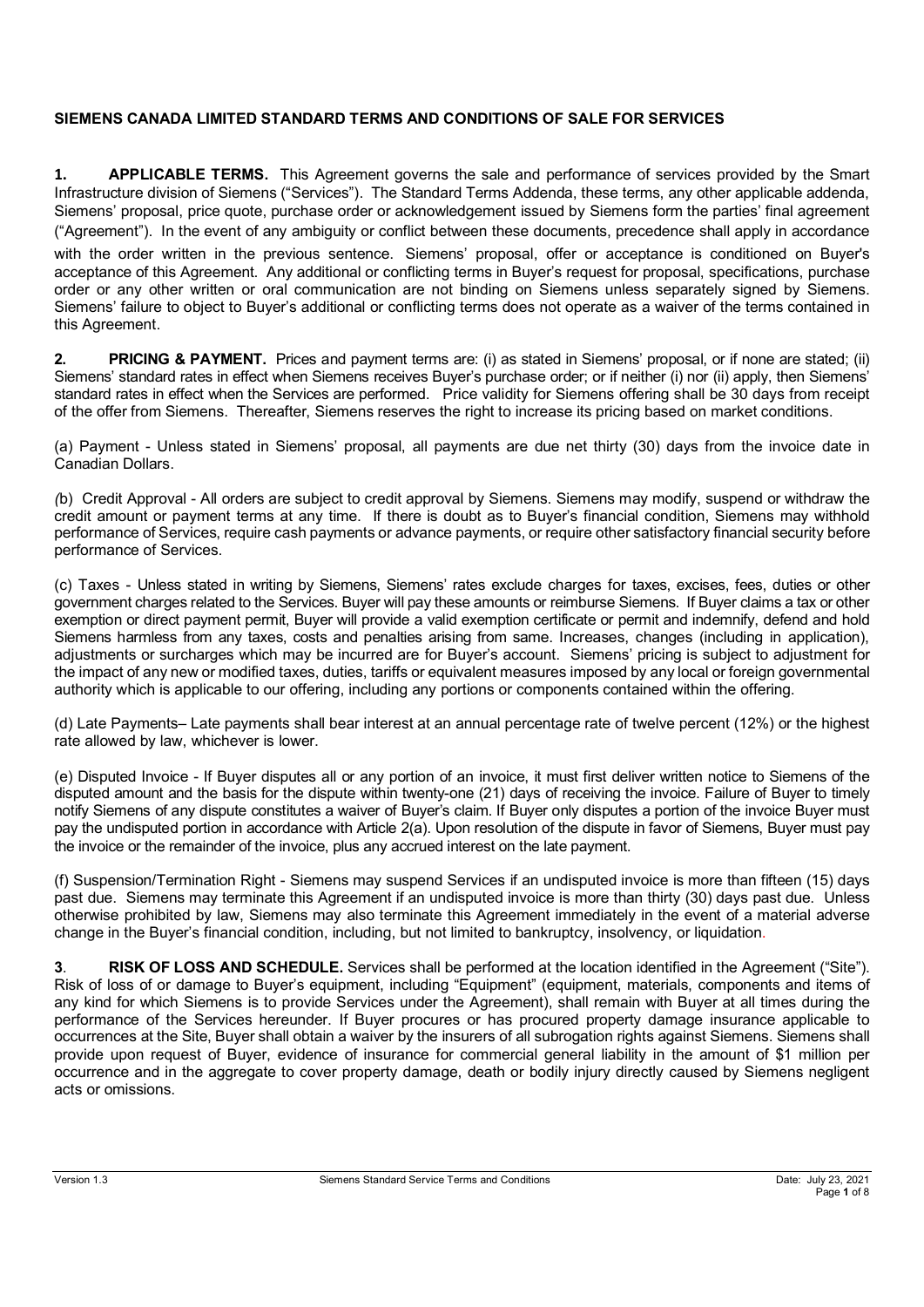Any performance or completion dates are estimated dates only. Siemens is not liable for any loss or expense incurred by Buyer or Buyer's customers if Siemens fails to meet any such dates.

**4. CANCELLATION.** Except for Siemens right to terminate in accordance with Article 2 and Article 4, this Agreement is non-cancellable during the Initial Term. Thereafter, either party may terminate this Agreement effective at the end of the Initial Term or at the end of a renewal period by giving the other party at least sixty (60) days prior written notice of its intent to cancel the Agreement. Either party may terminate this Agreement for material breach of the other party, provided that the breaching party has not remedied the breach or commenced to cure the breach within a reasonable period, having due regard to the nature of the breach.

**5. FORCE MAJEURE** / **DELAYS.** If either party is unable to perform or suffers delay in performance, due to any cause beyond its reasonable control (regardless of whether the cause was foreseeable), including without limitation acts of God, inclement or unusually severe weather conditions, strikes, labor shortage or disturbance, fire, accident, war or civil disturbance, delays of carriers, cyber-attacks, terrorist attacks, failure of normal sources of supply, or acts or inaction of government, the time of performance will be extended by a period equal to the length of time it takes to overcome the effect of the event. In addition, Siemens shall be entitled to be compensated by Buyer for reasonable and direct additional costs incurred during such event. Siemens will notify Buyer within a reasonable time after becoming aware of any such event. If there are force majeure delays exceeding 180 days in the aggregate, Siemens may terminate the Agreement. For the avoidance of doubt, failure to pay shall not constitute a force majeure delay.

**6. BUYER'S REQUIREMENTS.** Siemens' performance is contingent upon Buyer timely complying with and fulfilling all of its obligations under this Agreement. These obligations include the Buyer supplying all necessary access to Equipment, where applicable, and all required "Third Party Parts" (parts, components, equipment or materials provided by Buyer or that exist in the Equipment which were not manufactured or supplied by Siemens or which were originally supplied by Siemens and subsequently repaired, serviced or otherwise altered by any party not affiliated with Siemens), documents, permits and approvals needed for Siemens to perform including, but not limited to, accurate technical information and data, drawing and document approvals, and all necessary commercial documentation. Buyer shall provide access to the Site as reasonably required by Siemens for the performance of the Services. Siemens may request a change order for an equitable adjustment in prices and times for performance, as well as to adjust for any additional costs or any delay resulting from the failure of Buyer, Buyer's contractors, successors or assigns to meet these obligations or any other obligations in this Agreement.

Buyer shall also maintain the Site in a safe condition, notify Siemens promptly of any site conditions requiring special care, and provide Siemens with any available documents describing the quantity, nature, location and extent of such conditions, including any Material Safety Data Sheets (MSDS) related to all hazardous materials at the Site which may impact the Services.

**7. INDEMNITY.** Siemens and Buyer (each as an "Indemnitor") shall indemnify, hold harmless and defend the other ("Indemnitee") from and against all third party claims alleging bodily injury, death or damage to a third party's tangible property, but only to the extent caused by the Indemnitor or its subcontractor's negligent acts or omissions. If the injury or damage is caused by the parties' joint or contributory negligence, the loss and/or expenses shall be borne by each party in proportion to its degree of negligence. No part of Buyer's Site or property of Buyer (or Site Owner) is considered third party property.

Indemnitee shall provide the Indemnitor with prompt written notice of any third party claims covered by this Article. Indemnitor has the unrestricted right to select and hire counsel, and the exclusive right to conduct the legal defense and/or settle the claim on the Indemnitee's behalf. Indemnitee shall not make any admission(s) which might be prejudicial to Indemnitor and shall not enter into a settlement without the express permission of Indemnitor.

**8. WARRANTY.** (a) Siemens warrants that it will perform the Services in a professional and workmanlike manner. If the Services fail to meet the warranty standards set forth in this Article 8(a) within the Warranty Period, defined in the attached Addendum A, and Buyer promptly reports such non-conformance to Siemens during the above mentioned Warranty Period, Siemens shall at its own expense re-perform the relevant Services or, in Siemens' sole discretion, refund Buyer the pro rata portion of the fees paid to Siemens under this Agreement allocable to the nonconforming Services (the "Warranty").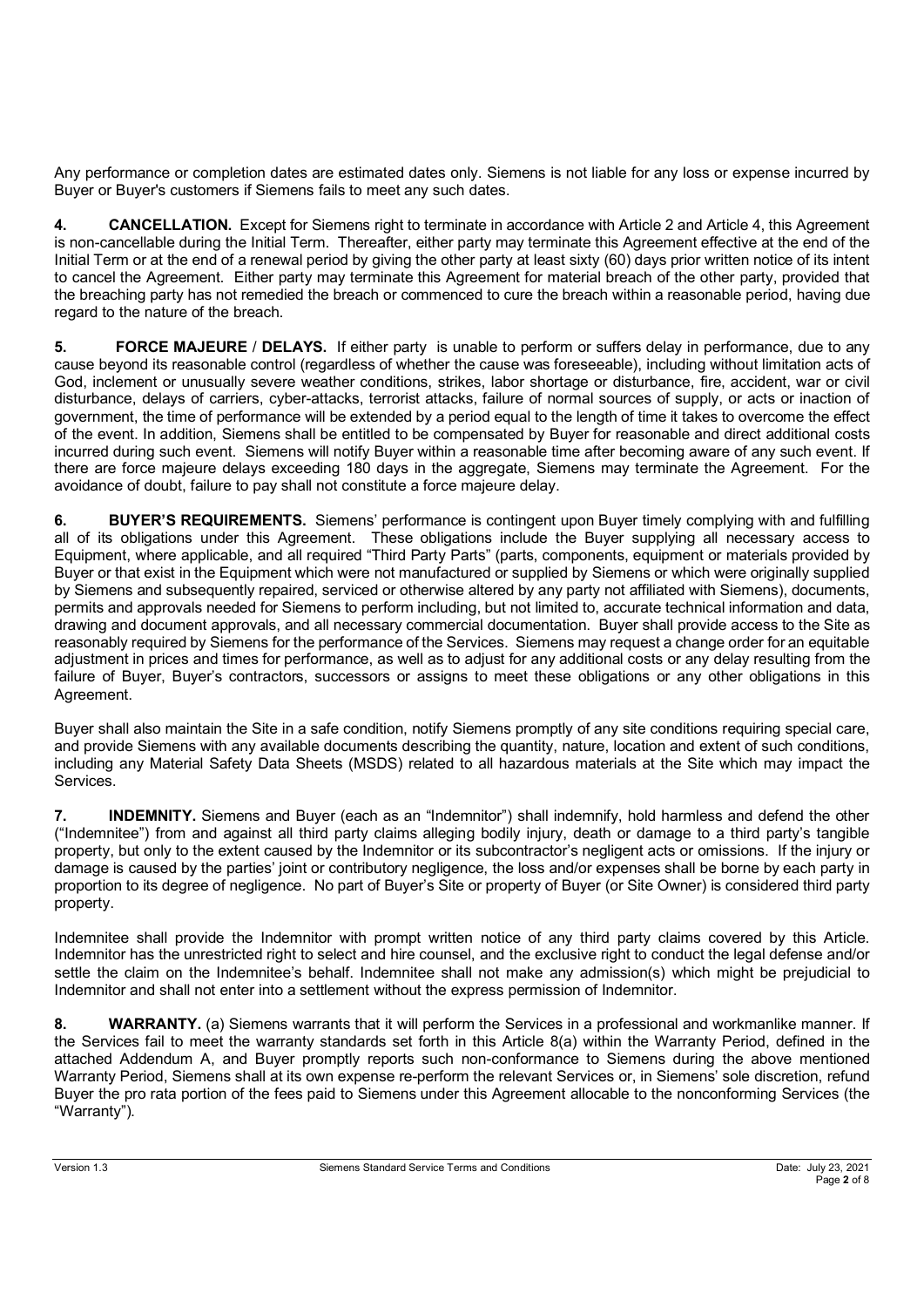(b) Conditions to the Warranties. The Warranties are conditioned on: (i) no repairs, modifications or alterations being made to the Equipment other than by Siemens or its authorized representatives; (ii) Buyer handling, using, storing, installing, operating and maintaining the Equipment in compliance with any parameters or instructions in any specifications attached to, or incorporated into this Agreement, (iii) or in the absence of such conditions, parameters or instructions or to the extent not applicable, in accordance with the generally accepted industry standards applicable in the locale where the Services are being performed and having regard to the nature of the Services; (iv) Buyer discontinuing use of the Equipment after it has, or should have had knowledge of any defect in the Equipment; (v) Buyer providing Siemens with reasonable access to operating and maintenance data as requested by Siemens, (which may include secure broadband connection). Without expense to Siemens, Buyer shall provide to Siemens and Siemens' subcontractors and their respective employees and agents on a twenty four (24) hours a day, seven (7) days a week basis, access to the Site, and each unit, including rights of way and easements required for safe access of such persons and equipment, as well as, to the extent applicable, online access to the Site, including to an installed remote monitoring system and to all units, as necessary to permit Siemens to perform the Services.; (vi) Equipment not having been subjected to accident (including force majeure), alteration, abuse or misuse; and (vii) Buyer not being in default of any payment obligation. Buyer shall provide, without cost to Siemens, access to the nonconformity by disassembling, removing, replacing and reinstalling any Equipment, materials or structures to the extent necessary to permit Siemens to perform its warranty obligations.

 (c) Exclusions from Warranty Coverage. The Warranties do not apply to any Third Party Parts or Equipment or to services not performed by Siemens pursuant to this Agreement. Siemens will have no liability to Buyer under any legal theory for such Third Party Parts, Equipment, services or any related assignment of warranties.

(d) Warranty Notice. Buyer must provide written notice of any claims for breach of Warranty within the applicable Warranty Period. Additionally, absent written notice within the Warranty Period, any use of the Equipment after expiration of the Warranty Period is conclusive evidence that the Warranties have been satisfied.

(e) Remedies. Buyer's sole and exclusive remedies for breach of the Warranties are limited, at Siemens' discretion, to reperformance of the non-conforming portion of the Services, within a reasonable time period, or refund of all or part of the purchase price. The warranty on re-performed Services is limited to the remainder of the original Warranty Period. Unless Siemens agrees otherwise in writing, Buyer will be responsible for any costs associated with: (i) transportation to and from the Siemens factory or repair facility; and (ii) damage to Equipment components or parts resulting in whole or in part from non-compliance by the Buyer with Article 8(b) or from their deteriorated condition.

#### **(f) THE WARRANTIES IN THIS ARTICLE 8 ARE SIEMENS' SOLE AND EXCLUSIVE WARRANTIES, CONDITIONS OR GUARANTEES AND ARE SUBJECT TO THE LIMITS OF LIABILITY IN ARTICLE 9 BELOW. SIEMENS MAKES NO OTHER WARRANTIES, EXPRESS OR IMPLIED, INCLUDING, WITHOUT LIMITATION, WARRANTIES OF MERCHANTABILITY OR FITNESS FOR A PARTICULAR PURPOSE, COURSE OF DEALING AND USAGE OF TRADE.**

**9. LIMITATION OF LIABILITY.** NOTWITHSTANDING ANYTHING IN THIS AGREEMENT TO THE CONTRARY, SIEMENS IS NOT LIABLE, WHETHER BASED IN CONTRACT (INCLUDING FUNDAMENTAL BREACH), WARRANTY, TORT (INCLUDING NEGLIGENCE), STRICT LIABILITY, INDEMNITY OR ANY OTHER LEGAL OR EQUITABLE THEORY, FOR: LOSS OF USE, REVENUE, SAVINGS, PROFIT, INTEREST, GOODWILL OR OPPORTUNITY, LOSS OF PRODUCTION, COSTS OF CAPITAL, COSTS OF REPLACEMENT OR SUBSTITUTE USE OR PERFORMANCE, LOSS OF INFORMATION AND DATA, LOSS OF POWER, VOLTAGE IRREGULARITIES OR FREQUENCY FLUCTUATION, CLAIMS ARISING FROM BUYER'S THIRD PARTY CONTRACTS, OR FOR ANY TYPE OF INDIRECT, SPECIAL, LIQUIDATED, PUNITIVE, EXEMPLARY, COLLATERAL, INCIDENTAL OR CONSEQUENTIAL DAMAGES OR FOR ANY OTHER LOSS OR COST OF A SIMILAR TYPE.

SIEMENS' MAXIMUM LIABILITY UNDER THIS AGREEMENT UNDER ANY THEORY OF RECOVERY, WHETHER BASED IN CONTRACT (INCLUDING FUNDAMENTAL BREACH), IN TORT (INCLUDING NEGLIGENCE AND STRICT LIABILITY), UNDER WARRANTY, INDEMNITY OR OTHERWISE, SHALL NOT EXCEED THE TOTAL PRICE PAID TO SIEMENS UNDER THIS AGREEMENT.

THE LIMITATIONS OF LIABILITY IN THIS AGREEMENT REPRESENT THE AGREED AND BARGAINED FOR UNDERSTANDING OF THE PARTIES. BUYER AGREES THAT THE EXCLUSIONS AND LIMITATIONS IN THIS ARTICLE 9 WILL PREVAIL OVER ANY CONFLICTING TERMS AND CONDITIONS IN THIS AGREEMENT AND MUST BE GIVEN FULL FORCE AND EFFECT WHETHER OR NOT ANY OR ALL SUCH REMEDIES ARE DETERMINED TO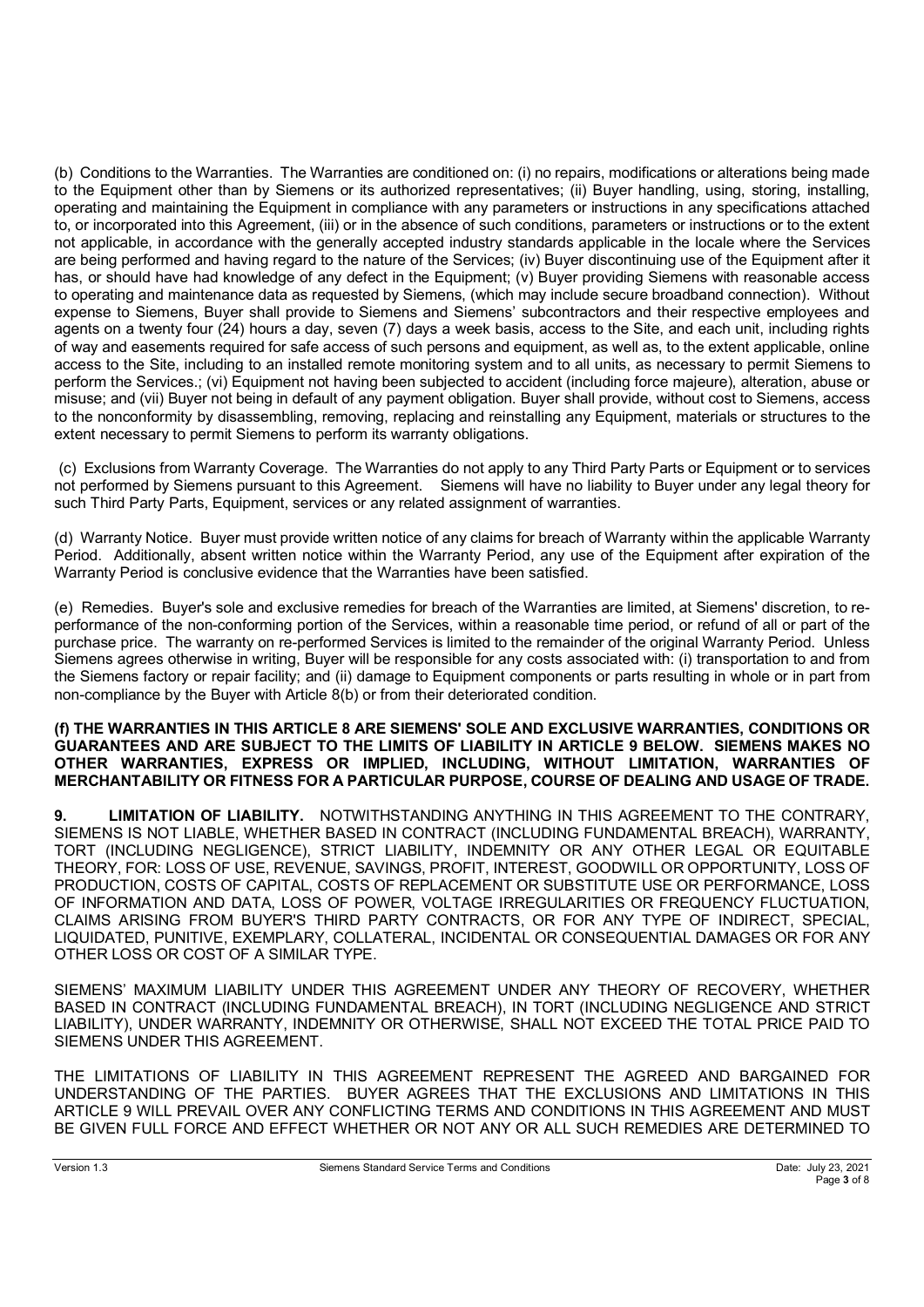HAVE FAILED OF THEIR ESSENTIAL PURPOSE. THESE LIMITATIONS OF LIABILITY ARE EFFECTIVE EVEN IF SIEMENS HAS BEEN ADVISED BY BUYER OF THE POSSIBILITY OF SUCH DAMAGES. THE WAIVERS AND DISCLAIMERS OF LIABILITY, RELEASES FROM LIABILITY AND LIMITATIONS ON LIABILITY EXPRESSED IN THIS ARTICLE 9 EXTEND TO SIEMENS' AFFILIATES, PARTNERS, PRINCIPALS, SHAREHOLDERS, DIRECTORS, OFFICERS, EMPLOYEES, SUBCONTRACTORS, AGENTS AND SUCCESSORS AND ASSIGNS OF SIEMENS.

FOR THE AVOIDANCE OF DOUBT, IN THE EVENT THAT PHYSICAL LOSS OR DAMAGE TO THE BUYER'S PROPERTY RESULTS FROM THE FAILURE OF A PORTION OF THE SERVICES TO CONFORM TO ITS RESPECTIVE WARRANTY DURING THE APPLICABLE WARRANTY PERIOD SIEMENS' LIABILITY SHALL IN NO CASE EXCEED SIEMENS' OBLIGATION TO PERFORM THE REMEDIES SPECIFIED IN ARTICLE 8, AS APPLICABLE, WHICH SIEMENS WOULD HAVE HAD TO PERFORM IF SUCH REMEDY HAD BEEN CARRIED OUT IMMEDIATELY PRIOR TO THE OCCURRENCE OF THE PHYSICAL LOSS OR DAMAGE.

### **10. INTELLECTUAL PROPERTY.**

Siemens will, at its own option and expense, defend or settle any suit or proceeding brought against Buyer based on an allegation that any processes performed by Siemens in connection with the Services constitutes an infringement of any Patent Cooperation Treaty ("PCT") country member's patent or misappropriation of a third party's trade secret or copyright in the country where the Buyer's Site is located. Buyer will promptly give Siemens written notice of the suit or proceeding and the authority, information, and assistance needed to defend the claims. Siemens shall have full and exclusive authority to defend and settle such claim and will pay the damages and costs awarded against Siemens in any suit or proceeding so defended. Buyer shall not make any admission(s) which might be prejudicial to Siemens and shall not enter into a settlement without Siemens' consent. If and to the extent any process performed by Siemens in connection with the Services as a result of any suit or proceeding so defended is held to constitute infringement or its use by Buyer is enjoined, Siemens will, at its option and expense, either: (i) procure for Buyer the right to continue using said process; (ii) replace it with substantially equivalent non-infringing process; or (iii) modify the process so it's use is non-infringing.

Siemens will have no duty or obligation under this Article 10 if the process is: (i) performed according to Buyer's design or instructions and compliance therewith has caused Siemens to deviate from its normal course of performance; (ii) modified by Buyer or its contractors after performance; or (iii) combined by Buyer or its contractors with devices, methods, systems or processes not furnished hereunder and by reason of said design, instruction, modification, or combination a suit is brought against Buyer. In addition, if by reason of such design, instruction, modification or combination, a suit or proceeding is brought against Siemens, Buyer must protect Siemens in the same manner and to the same extent that Siemens has agreed to protect Buyer under this Article 10.

THIS ARTICLE 10 IS AN EXCLUSIVE STATEMENT OF SIEMENS' DUTIES AND BUYER'S REMEDIES RELATING TO PATENTS, TRADE SECRETS AND COPYRIGHTS, AND DIRECT OR CONTRIBUTORY INFRINGEMENT THEREOF.

# **11. CONFIDENTIALITY.**

(a) Both during and after the term of this Agreement, the parties will treat as confidential all information obtained from the disclosing party and all information compiled or generated by the disclosing party under this Agreement for the receiving party, including but not limited to business information, the quotation, the Agreement, processes and procedures, knowhow, methods and techniques employed by Siemens in connection with the Services, technical data, drawings, flow charts, program listings, software code, and other software, plans and projections. Neither party may disclose or refer to the Services to be performed under this Agreement in any manner that identifies the other party without advance written permission. Except for security surveillance, the observing or recording of the Services or any part thereof, whether by photographic, video or audio devices or in any other manner is prohibited. In the event any such prohibited observation or recording occurs, Siemens may (in addition to any other legal or equitable rights and remedies) stop the Services until Siemens has satisfied itself that the prohibited conduct has ceased, and in such event (a) the date of delivery or time for performance will be extended by a period of time which Siemens determines necessary and (b) Buyer will reimburse Siemens for Siemens' and its Suppliers' additional costs and expenses resulting from such delay, including but not limited to any for demobilization or remobilization. Unless required by appropriate governmental authorities, neither party shall, without the prior written consent of the other party, issue any public statement, press release, publicity hand-out or other material relating to the Services performed on Buyer's Site or Equipment. However, Siemens has the right to share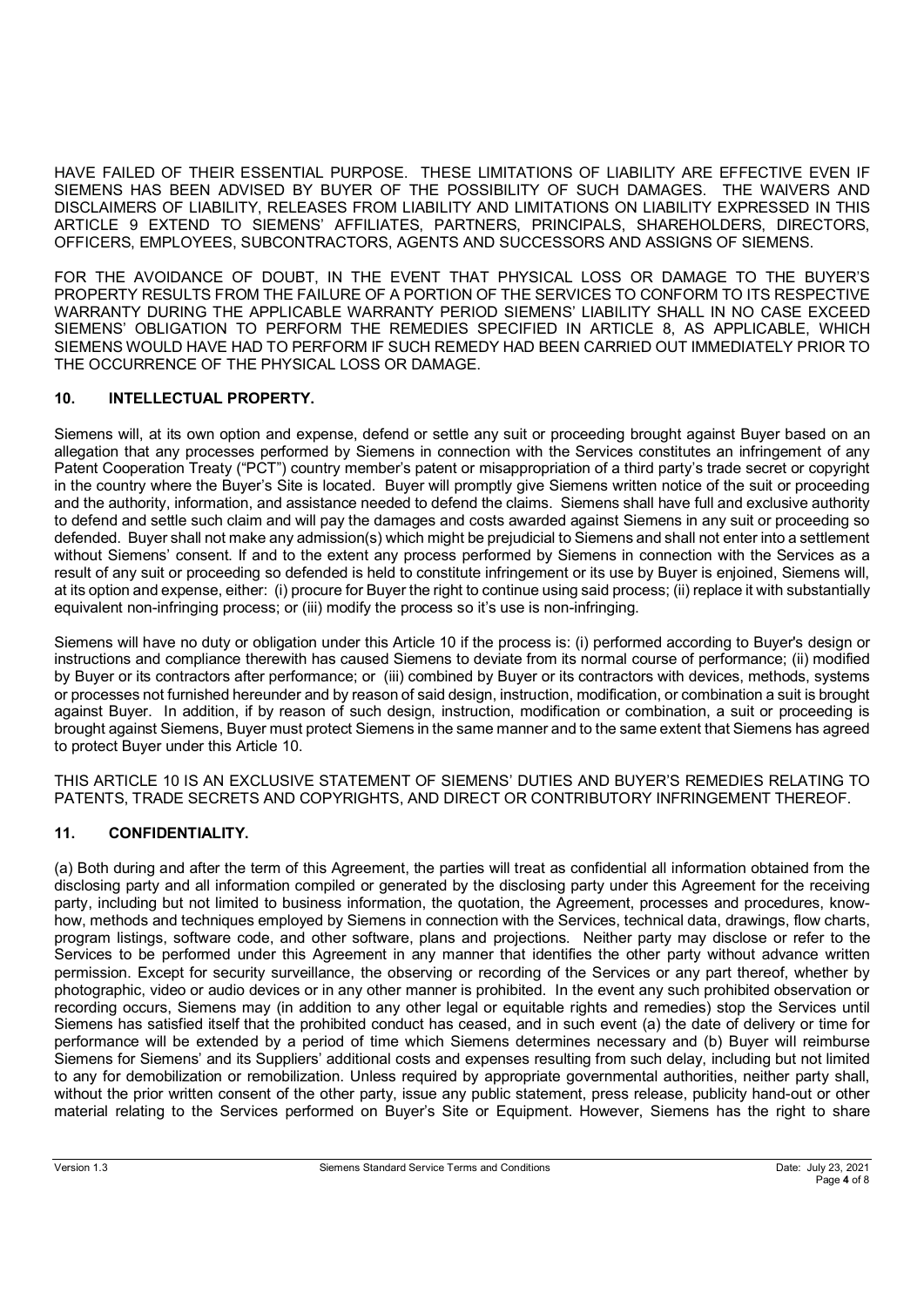confidential information with its affiliate and subcontractors provided those recipients are subject to the same confidentiality obligations set forth herein.

(b) Nothing in this Agreement requires a party to treat as confidential any information which: (i) is or becomes generally known to the public, without the fault of the receiving party; (ii) is disclosed to the receiving party, without obligation of confidentiality, by a third party having the right to make such disclosure; (iii) was previously known to the receiving party, without obligation of confidentiality, which fact can be demonstrated by means of documents which are in the possession of the receiving party upon the date of this Agreement; or (iv) was independently developed by receiving party or its representatives, as evidenced by written records, without the use of discloser's confidential information, or (v) is required to be disclosed by law, except to the extent eligible for special treatment under an appropriate protective order, provided that the party required to disclose by law will promptly advise the originating party of any requirement to make such disclosure to allow the originating party the opportunity to obtain a protective order and assist the originating party in so doing.

(c) It is Siemens' policy not to unlawfully or improperly receive or use confidential information, including trade secrets, belonging to others. This policy precludes Siemens from obtaining, directly or indirectly from any employee, contractor, or other individual rendering services to Siemens confidential information of a prior employer, client or any other person which such employee, contractor, or individual is under an obligation not to disclose. Buyer agrees to abide by this policy.

(d) Siemens shall retain all intellectual property rights in the Services, works, Siemens' documents, processes, Siemens' confidential information, and any design information and/or documents made by (or on behalf of) Siemens. Upon receipt of all fees, expenses and taxes due in respect of the relevant Services, Siemens grants to the Buyer a non-transferable, nonexclusive, royalty-free license to copy, use and communicate Siemens' documents for the sole purpose of operation and maintenance of the facility upon which the Services have been performed.

**12. COMPLIANCE WITH LAWS.** The parties agree to comply with all applicable laws and regulations.

**13. CHANGES IN SERVICES**. No change will be made to the scope of Services unless Buyer and Siemens agree in writing to the change and any resulting price, schedule or other contractual modifications. If any change to any law, rule, regulation, order, code, standard or requirement impacts Siemens' obligations or performance under this Agreement, Siemens shall be entitled to a change order for an equitable adjustment in the price and time of performance.

**14. NON-WAIVER.** Any waiver by a party of strict compliance with this Agreement must be in writing, and any failure by the parties to require strict compliance in one instance will not waive its right to insist on strict compliance thereafter.

**15. MODIFICATION OF TERMS.** These terms may only be modified by a written instrument signed by authorized representatives of both parties.

**16. ASSIGNMENT.** Neither party may assign all or part of this Agreement, or any rights or obligations under this Agreement without the prior written consent of the other; but either party may assign its rights and obligations, without recourse or consent to, any parent, wholly owned subsidiary or affiliate or affiliate's successor organization (whether as a result of reorganization, restructuring or sale of substantially all of a party's assets). However, Buyer shall not assign this Agreement to a competitor of Siemens; an entity in litigation with Siemens; or an entity lacking the financial capability to satisfy Buyer's obligations. Any assignee expressly assumes the performance of any obligation assigned. Siemens may grant a security interest in this Agreement and/or assign proceeds of this Agreement without Buyer's consent.

**17. APPLICABLE LAW AND JURISDICTION.** This Agreement is are governed by and construed in accordance with the laws of the Province of Ontario and the federal laws of Canada applicable therein, without regard to its conflict of laws principles. The application of the United Nations Convention on Contracts for the International Sale of Goods is excluded. BOTH SIEMENS AND BUYER KNOWINGLY, VOLUNTARILY AND IRREVOCABLY WAIVE ALL RIGHTS TO A JURY TRIAL IN ANY ACTION OR PROCEEDING RELATED IN ANY WAY TO THIS AGREEMENT. Each party agrees that claims and disputes arising out of this Agreement must be decided exclusively in a federal or provincial court of competent jurisdiction located in a province in which either Buyer or Siemens maintains its principal place of business. Each party submits to the personal jurisdiction of such courts for the purpose of litigating any claims or disputes. If any change to any law, rule, regulation, taxes, customs, duties order, code, standard or requirement, (including the interpretation of the same) impacts the Siemens obligations or performance under this Agreement, Siemens shall be entitled to a change order for an equitable adjustment in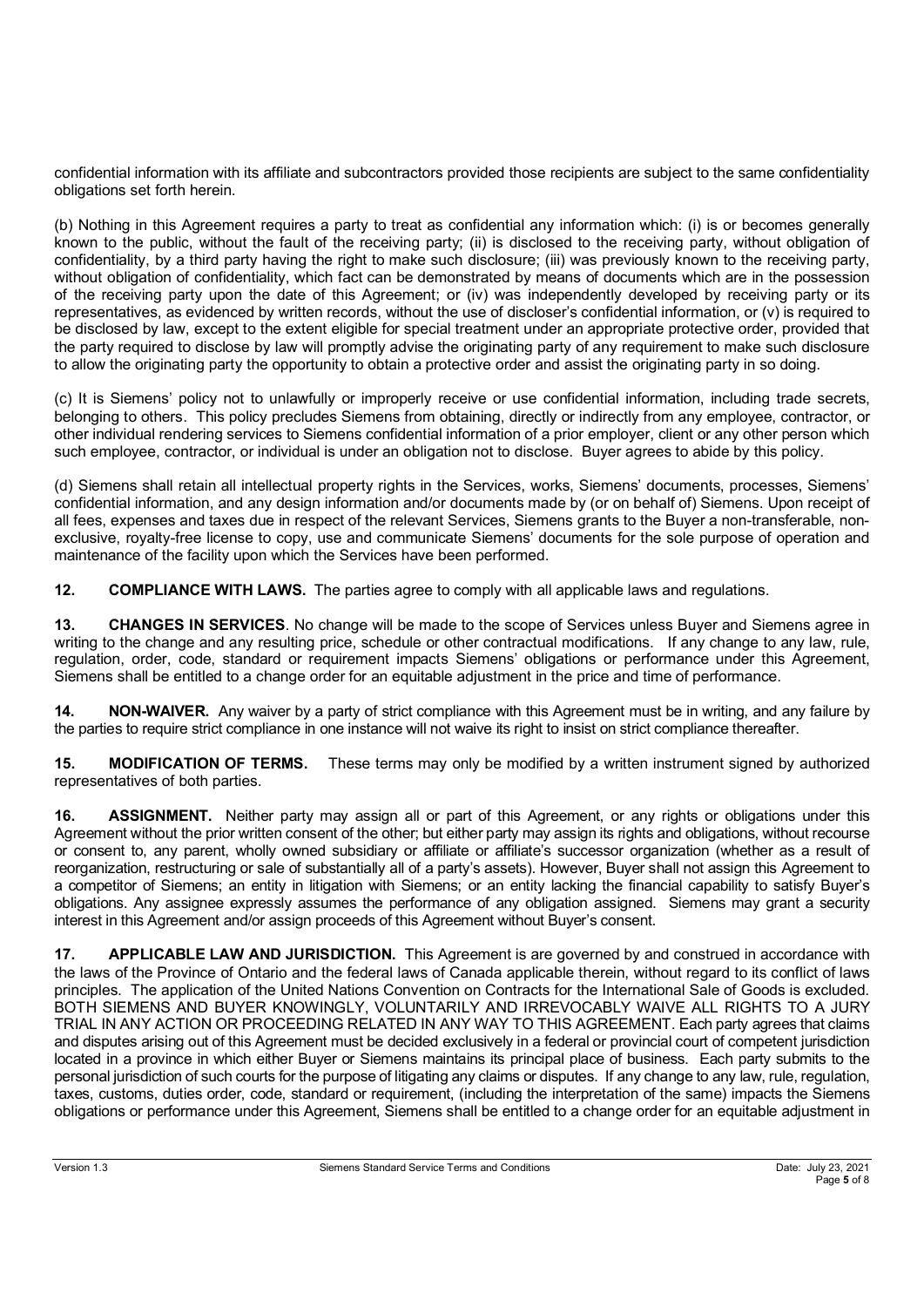prices and times for performance to the extent such change impacts Siemens obligations or performance under this Agreement.

**18. SEVERABILITY.** If any provision of this Agreement is held invalid, illegal or unenforceable, the remaining provisions will not in any way be affected or impaired. A court may modify the invalid, illegal or unenforceable provision to reflect, as closely as possible, the parties' original intent.

**19. EXPORT/IMPORT COMPLIANCE.** Buyer acknowledges that Siemens is required to comply with applicable export/import laws and regulations relating to the sale, export, import, transfer, assignment, disposal and use of goods or information provided in the performance of the Services, including any export/import license requirements. Buyer agrees that such goods or information shall not at any time directly or indirectly be used, exported, imported, sold, transferred, assigned or otherwise disposed of in a manner which will result in non-compliance with any applicable Canadian or, to the extent permissible under Canadian law, U.S. export/import laws and regulations Siemens' continuing performance hereunder is conditioned on compliance with such export/import laws and regulations at all times.

**20. NUCLEAR.** In the event the Services provided under the Agreement are to be performed at or in any manner in connection with a nuclear installation, the following conditions shall apply:

### A. Buyer's Insurance

(1) If Buyer procures property damage insurance applicable to occurrences at the Site and third party non-nuclear liability insurance, or either of such types of insurance, such insurance will name Siemens and its subcontractors as additional insureds.

(2) Buyer shall have at its own cost, prior to the arrival of nuclear fuel at the Site, secured and shall thereafter maintain in force protection against liability arising out of or resulting from a Nuclear Incident (as defined in the Nuclear Liability and Compensation Act, as amended) as required by the Nuclear Safety Commission and/or any statutes and/or regulations applicable in the jurisdiction where the Site is located; provided, however, that if the nuclear liability protection system in effect on the date of the Agreement expires or is repealed, changed, or modified, Buyer will, without cost to Siemens, maintain liability protection through government indemnity, limitation of liability, and/or liability insurance which will not result in a material impairment of the protection afforded Siemens and its subcontractors by such nuclear liability protection system which is in effect as of the date of the Agreement, taking into account the availability of insurance, customary practice in the industry for plants of similar size and character, and other relevant factors in light of then existing conditions. In any event, the protection provided pursuant to this Article shall remain in effect until the decommissioning of the nuclear plant.

B. Waivers by Buyer: Neither Siemens, nor its subcontractors shall be liable for any loss of, damage to, or loss of use of property or equipment wherever located, arising out of or resulting from a "Nuclear Incident." Buyer waives and will require its insurers to waive all rights of recovery against Siemens and its subcontractors on account of any such loss, damage, or loss of use. All such waivers shall be full and unrestricted and in a form acceptable to Siemens.

In the event Buyer recovers damages from a third party based on losses at the Site resulting from the hazardous properties of source, special nuclear or byproduct material (as defined in the Atomic Energy Act of 1954, as amended and/or the Nuclear Liability and Compensation Act, as amended), Buyer shall defend, indemnify and hold Siemens and its subcontractors harmless against claims by such third party which are based on Buyer's recovery of such damages. In addition, Buyer waives and will require its insurers to waive all rights of recovery against Siemens and its subcontractors, for any and all costs or expenses arising out of or in connection with the investigation and settlement of claims or the defense of suits for damage resulting from the nuclear energy hazard.

Buyer will indemnify, defend and hold Siemens harmless, and waives and will require its insurers to waive all rights of recovery against Siemens, for any damage, loss, destruction, injury or death resulting from a "nuclear incident," as defined in the *Nuclear Liability and Compensation Act*, as amended, whether due to Siemens' negligence or any other act or omission.

D. Third Party Property Protection: Buyer will indemnify and hold Siemens and its subcontractors harmless for any liability arising out of loss of or damage to property at the Site which arises out of a Nuclear Incident. In addition, Buyer shall obtain for the benefit of Siemens and its subcontractors, protection against liability for, arising out of, or resulting from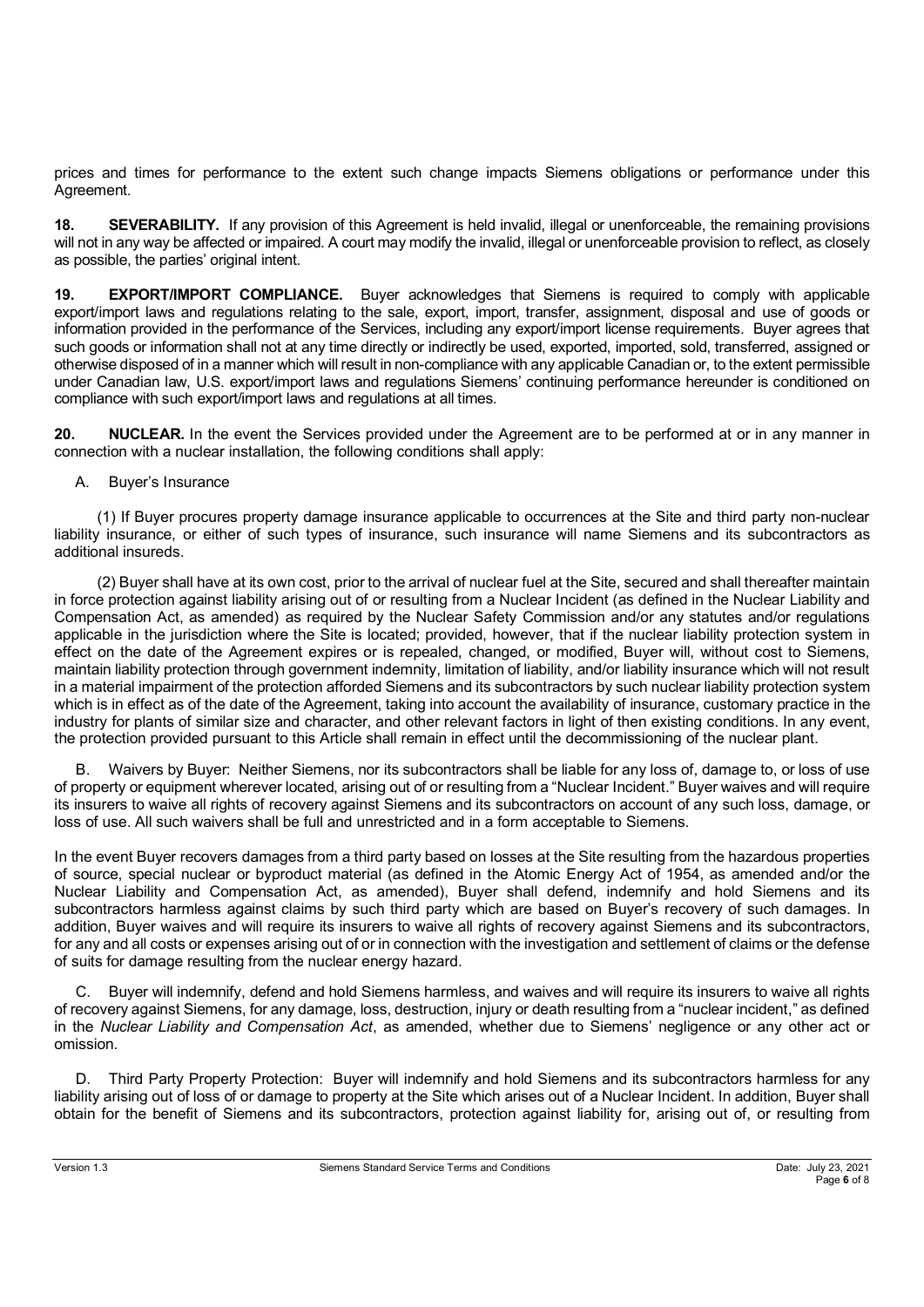damage to any property or equipment located at the Site which is used or intended for use by Buyer in connection with the operation of the nuclear power plant (including but not limited to fuel) and which is owned by parties other than Buyer.

E. Decontamination: Buyer shall, without cost to Siemens, perform any required decontamination and health physics necessary for, related to or resulting from Siemens performance of its contractual obligations. This includes but is not limited to decontamination of any Siemens equipment or tools used in the performance thereof. Buyer shall provide documentation demonstrating that components or parts being returned to Siemens after such decontamination meet the requirements designated for unrestricted release.

21. SURVIVAL. The Articles entitled "Intellectual Property," "Limitation of Liability," "Indemnity", "Confidentiality," "Risk of Loss and Schedule," "Export/Import Compliance," and "Nuclear" survive any termination, expiration or cancellation of this Agreement.

22. SITE SAFETY. Buyer shall comply with all federal, provincial, and local safety regulations and standards applicable to the Site and to the Equipment on which Siemens will perform the Services. Siemens shall not be obligated to commence or perform Services unless Buyer's Site complies with all applicable safety requirements. In the event Buyer's Site safety is noncompliant, Siemens may suspend the Services until such time as Buyer corrects the non-compliance. To the extent Siemens incurs additional time and expense as the result of Buyer's non-compliance, Siemens shall be entitled to an equitable adjustment in the schedule, price and other affected provisions of the Agreement.

**23. ENVIRONMENTAL COMPLIANCE**. To the extent that the performance of Services at the Site may involve the generation of hazardous waste as such term is defined under applicable federal laws or the laws of the province in which the Site is located and the rules or regulations issued thereunder as are now in effect or hereafter amended from time to time (such generated hazardous waste being herein referred to as "Hazardous Waste") shall apply.

Buyer shall at its expense and in accordance with all applicable federal, provincial and local laws, rules, regulations and ordinances (i) furnish Siemens with containers for Hazardous Waste, (ii) designate a storage area at the Site proximate to the Services where such containers are to be placed; and (iii) handle, store and dispose of Hazardous Waste. Buyer shall reimburse Siemens for additional costs, if any, incurred in complying with any such laws, regulations, rules and/or ordinances.

Siemens shall have no responsibility or liability with regard to any Hazardous Waste which it does not know or have reason to know will be generated or released in the performance of the Services, and Buyer shall indemnify and hold Siemens harmless for all damages, losses, costs, liabilities, fines and penalties, (including reasonable attorneys' fees) related to pollution and environmental impairment arising from the Buyer's property, the Equipment or the Services.

# **24. ASBESTOS**

The terms "Asbestos" and "Presumed Asbestos Containing Material" shall have the meanings set forth in United States Code of Federal Regulations Chapter 29 Section CFR 1926.1101 et seq., and "ACM" shall mean Asbestos and Asbestos containing materials.

(1) The Buyer warrants and represents that, in any areas which may be accessed by Siemens or its Suppliers, any ACM which is or is contained in thermal insulation or sprayed-on surfacing material is conspicuously and specifically marked as ACM, and any other ACM is in a lawful condition.

(2) Prior to Siemens' commencement of Services at any Site:

(a) The Buyer shall, at Buyer's expense remove all thermal insulation, sprayed-on surfacing material, and/or Presumed Asbestos Containing Material (any or all of the foregoing hereinafter "PACM"), and ACM which may be disturbed during or removal of which is required for the performance of the Services; and,

(b) The Buyer shall ensure that any areas where any activities involving the abatement or removal of PACM or ACM shall be conspicuously identified, posted and isolated, all as required by applicable law.

BUYER EXPRESSLY ACKNOWLEDGES AND AGREES THAT, IN PERFORMING THE SERVICES AND DISPATCHING EMPLOYEES TO WORK AREAS, SIEMENS IS RELYING UPON THE AGREEMENTS, WARRANTIES, AND